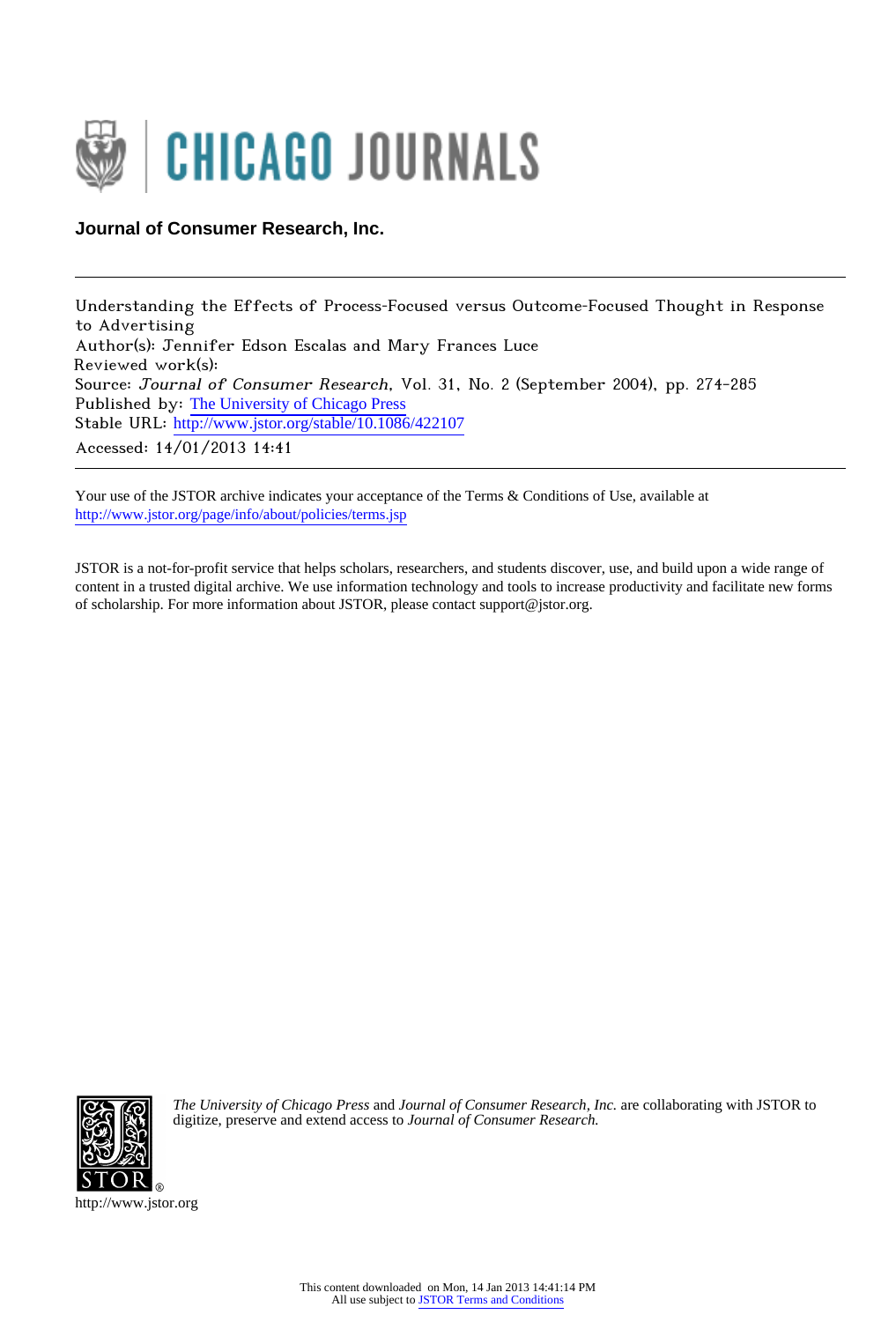# **Understanding the Effects of Process-Focused versus Outcome-Focused Thought in Response to Advertising**

JENNIFER EDSON ESCALAS MARY FRANCES LUCE\*

> Research on mental simulation finds differential effects for process versus outcome focus. We manipulate the focus of participants' thoughts while viewing advertisements and find that under low to moderate involvement, argument strength has a greater effect on behavioral intentions when participants focus on the process versus the outcome of product use. This differential advantage of process-focused thought reverses under conditions of high involvement. The apparent reason for the sensitivity of process-focused thought to argument strength under low to moderate involvement is that a process focus leads to the relatively spontaneous formulation of a plan to purchase given strong, but not weak, ad arguments.

A dvertising often encourages consumers to simulate fa-<br>vorable outcomes of product use. A recent ad campaign for Whirlpool washing machines asks consumers to "imagine" clothes that "look new, longer." Even ads that do not specifically instruct viewers to use their imagination often focus on product benefits. For example, ads for beauty products show beautiful people, ads for ovens show delicious food, and ads for fitness equipment show lean, buff bodies. Thus, messages appear to focus on the enjoyment of achieved positive benefits or outcomes. Of course, some outcome-focused messages are more persuasive than others. The dominant models used to predict the degree of persuasion are dual-process models, such as the elaboration likelihood model (ELM; Petty, Cacioppo, and Shumann 1983) and the heuristic-systematic model (HSM; Chaiken 1980). The critical element in these theories is the amount of thought or elaboration that an individual devotes to the message in the ad.

One of the main developments beyond the dual-process model approach to persuasion is work documenting the differential effects of distinct types of elaboration on memory, judgment, and persuasion. Meyers-Levy (1991) notes that the effects of elaboration on ad processing differ depending on whether that elaboration is item specific (i.e., focusing on distinctive aspects of the featured product) or relational (i.e., focusing on shared themes within a category). Mala-

viya, Kisielius, and Sternthal (1996) extend this work, noting that the combination of both item-specific and relational elaboration facilitates ad recall. Other areas of consumer research also consider qualitative distinctions between types of thought. For instance, one of the classic distinctions related to consumer decision processing is that between attribute- versus alternative-based cognitive processing operations (e.g., Bettman and Kakkar 1977). Research on consumers' classification processes distinguishes between holistic (similarity-based) versus analytical (rule-based) methods (Alba and Hutchinson 1987).

Continuing in the tradition of investigating the effects of qualitatively different types of elaboration, this article explores the differential effects of a newly delineated distinction: outcome- versus process-focused thought. Recent research in social psychology indicates that by focusing on the processes involved in goal-directed activities, rather than on favorable outcomes, people are better able to achieve their goals (Taylor et al. 1998). Recent consumer research has extended this finding to advertising, where processfocused thought was found to enhance behavioral intentions toward advertised products (Escalas and Luce 2003). In the advertising domain, the thought focus effect is moderated by argument strength, a finding not anticipated by Taylor et al. (1998).

The purpose of the current article is to explore under what conditions thought focus influences responses to advertisement argument strength. In the next section, we discuss the differences between process- and outcome-focused mental simulation. We draw specific hypotheses regarding how these different thought foci may influence consumers during

<sup>\*</sup>Jennifer Edson Escalas is assistant professor of marketing at the Owen Graduate School of Management at Vanderbilt University, 401 Twenty-First Avenue South, Nashville, TN 37203 (jennifer.escalas@owen.vanderbilt .edu). Mary Frances Luce is professor of marketing at the Fuqua School of Business, Duke University, Durham, NC 27708 (mluce@duke.edu). The authors wish to thank Jim Bettman, the reviewers, and the editor.

2004 by JOURNAL OF CONSUMER RESEARCH, Inc. ● Vol. 31 ● September 2004 All rights reserved. 0093-5301/2004/3102-0004\$10.00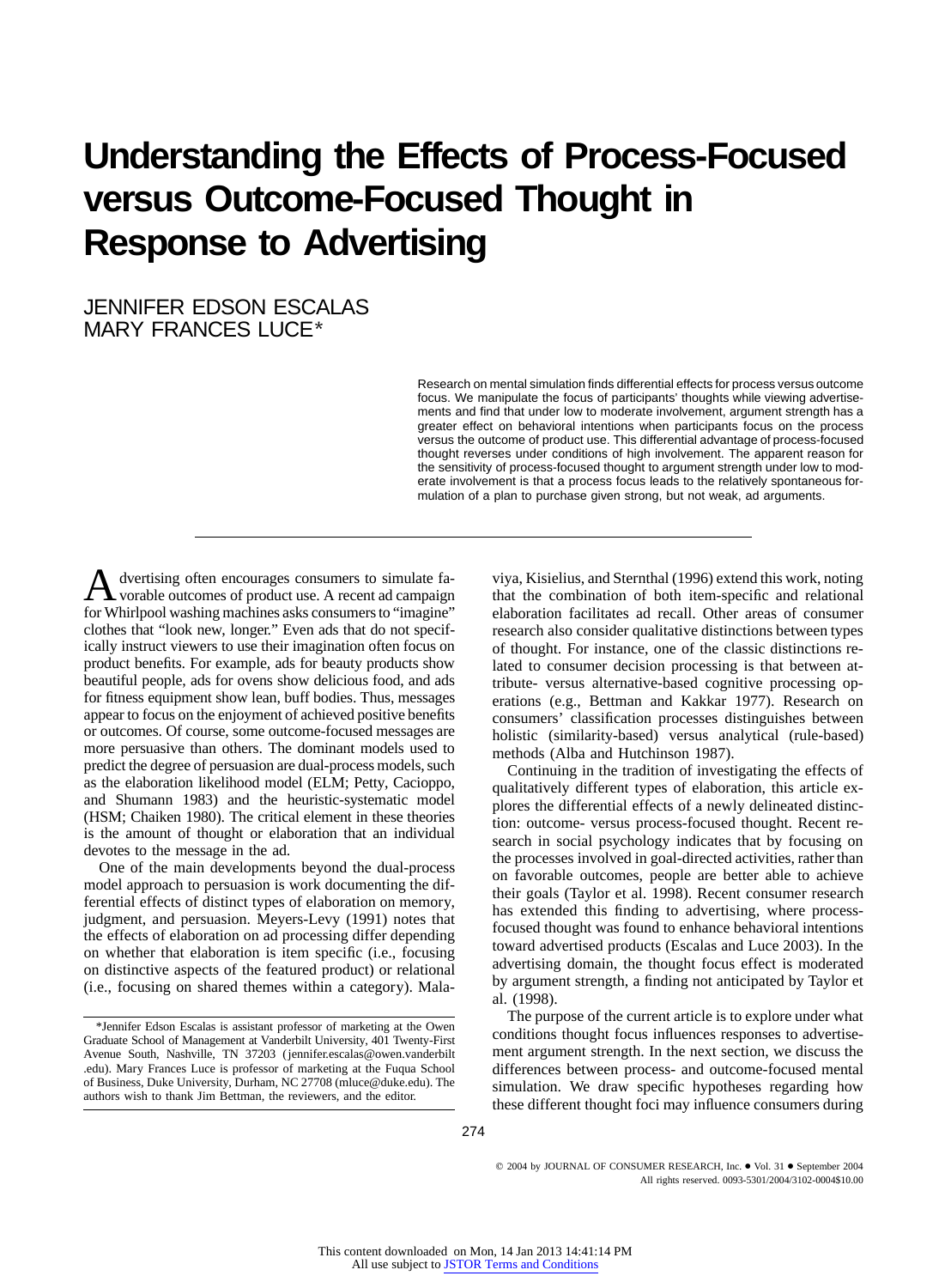#### PROCESS VERSUS OUTCOME THOUGHT FOCUS 275

ad viewing. In two experiments, we demonstrate that under conditions of low to moderate involvement, the effect of advertisements encouraging process-focused thought on behavioral intentions is more sensitive to argument strength than ads encouraging outcome-focused thought. We also begin to identify the cognitive processes leading to this effect: relatively low involvement, narratively structured, planning processes.

## **PROCESS- VERSUS OUTCOME-FOCUSED MENTAL SIMULATION**

Mental simulation is the imitative mental representation of events (Taylor and Schneider 1989). A good deal of social psychological research on mental simulation about likely future events concludes that it can affect future outcomes through positive changes in attitudes, behavioral intentions, and actual behavior, particularly if the simulation is selfrelevant and repeated (e.g., Anderson 1983; Carroll 1978; Gregory, Cialdini, and Carpenter 1982). It appears, however, that not all types of mental simulation are equally beneficial (Taylor et al. 1998). Recent research establishes process versus outcome focus as a crucial distinction between types of mental simulation. Pham and Taylor (1999) look at the effects of mental simulation for students' behavioral outcomes such as increased studying and better grades and conclude that the most successful simulation focuses on processes rather than outcomes. Thus, simulating progressive steps toward a goal is more effective toward achieving that goal than simulating experiences of success resulting from having reached the goal.

#### Focus of Mental Simulation and Advertising

Recent research (Escalas and Luce 2003) extends the process versus outcome thought focus paradigm to advertising, demonstrating that participants instructed to focus on the process of using a fictitious vitamin product reported stronger intentions to engage in behavior encouraged by the advertisement. Further, participants are more sensitive to argument strength under process-focused instructions, such that process-focused instructions enhance the favorable effect of strong arguments and the unfavorable effect of weak arguments. Given the existing demonstration that processfocused thought may have an important influence on persuasion outcomes, a closer look at the mechanisms underlying these effects seems warranted.

Taylor et al.'s (1998) research finds two mediators through which process-focused simulation generates advantageous outcomes: planning and emotion regulation. However, Taylor et al. (1998) do not elaborate on exactly how processfocused thought results in a plan.<sup>1</sup> Thus, prior work in social psychology suggests that planning mediates the effect of process-focused mental simulation, and prior consumer research demonstrates that process-focused mental simulation effects extend to the advertising domain where they are moderated by argument strength. However, prior work has not yet addressed the specific planning processes through which process-focused thought increases sensitivity to argument strength, nor has this work explored implications for more traditional views of persuasion, such as the ELM. We believe that the narrative structure of mental simulation can be used to shed light on both.

## Theory Development: Mental Simulation and Planning

Simulations are episodic in nature: people imagine an event unfolding over time. Therefore, simulations are similar to stories or narratives (Fiske 1993) linking actions and outcomes in a causal fashion (Bruner 1990; Pennington and Hastie 1986; Stein and Albro 1997). Process-focused simulation emphasizes the actions necessary to achieve an outcome, forging action-outcome links. Thus, process-focused thought seems likely to encourage plan formation, where a plan is a method of doing something worked out in some detail before it is begun, by creating a detailed, step-by-step story or narrative (e.g., "If I engage in actions *x* and *y*, then I will achieve the outcome *z*"). On the other hand, outcomefocused simulation emphasizes the end of the story, that is, the positive benefits or results of action. The actions are assumed to have occurred, but the step-by-step details are not necessarily considered.

Thus, we argue that process- versus outcome-focused modes of thought encourage the creation of different types of narratives in working memory. We expect these different narratives to recruit different types of exemplars or associations from memory. This is consistent with the classic notion of schema-based thought (e.g., Bartlett 1932), which argues that people reconstruct or otherwise "selectively" remember prior events to fit their current expectations. Schank and Abelson (1977, 1995; Abelson 1981) extended these ideas by noting that knowledge of complex event sequences is represented in scripts, or detailed sequences of goal-directed actions, and that these scripts might guide both interpretation of incoming information and retrieval of past information. We expect that both the structure of the narrative information in working memory and the focal episode(s) to which information is matched will differ under process- versus outcome-focused thought conditions, with process-focus matching to exemplars of prior actions and/ or action-outcome linkages and outcome-focus matching to exemplars of outcomes only.

In persuasion contexts, the formation of behavioral intentions should be influenced by the specific episodes that are matched to one's mental simulation. We anticipate that process-focused thought will generally result in sensitivity to argument strength because consumers will be unable to associate the simulation to prior successful actions or plans

<sup>&</sup>lt;sup>1</sup>Although Taylor et al. (1998) find that emotion regulation is a mediator of process-focused simulation effects, we do not expect to find significant mediation for emotion variables, as the advertising situations we investigate are generally less threatening than the situation that they investigate (i.e., studying for an exam).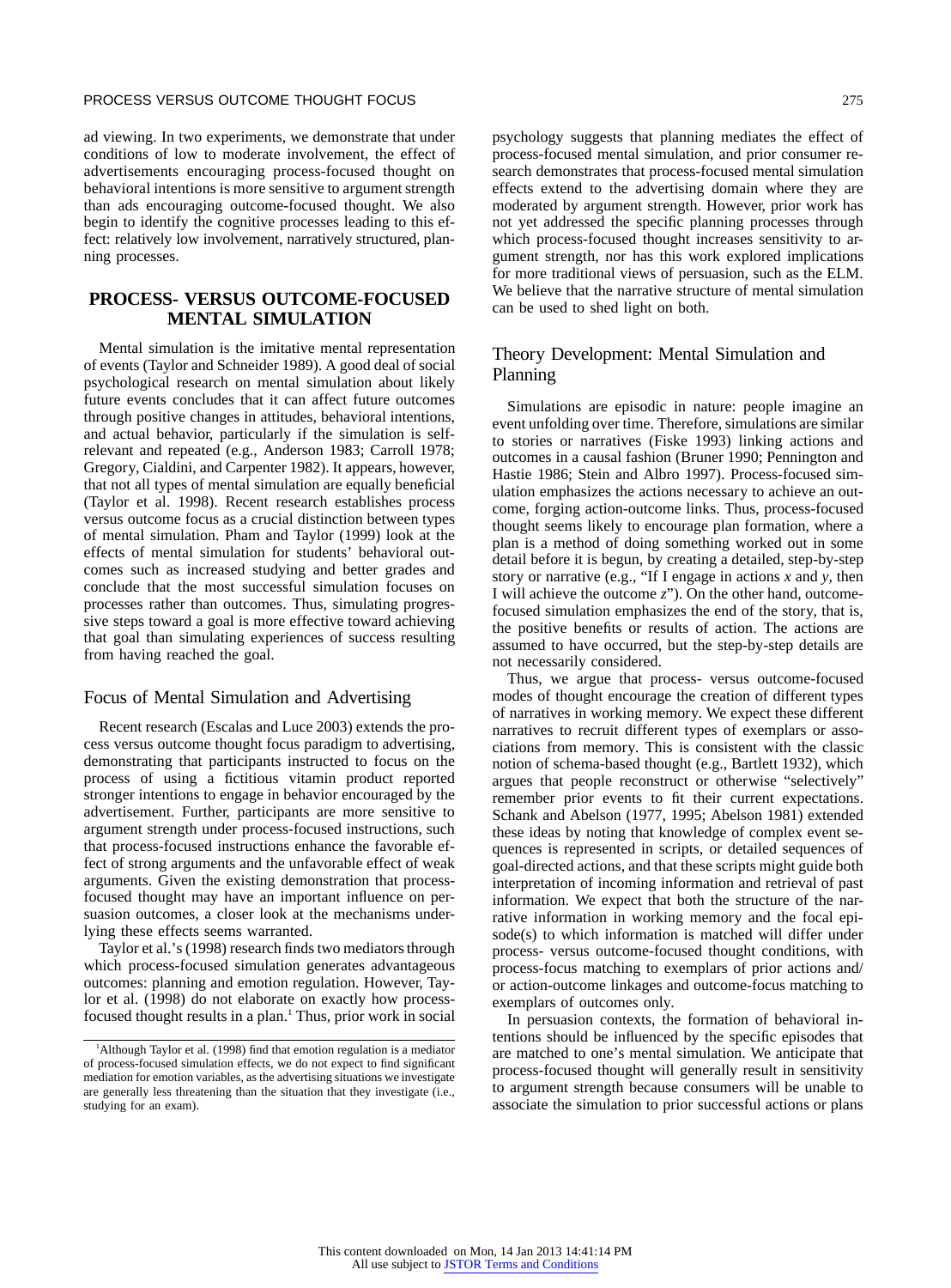(or use them to guide simulation) when the behavior's ability to achieve the outcome is weak. Thus, persuasion will be determined by matching the process in the ad-generated simulation to favorable or unfavorable action-outcome sequences that consumers have experienced or heard about from others. Conversely, the outcomes portrayed in advertising are generally favorable, such that in outcome-focused simulations, consumers should match their simulation to episodes in memory that involve the favorable outcome presented by the ad. Unless consumers engage in elaboration and systematic processing, they may pay little attention to argument strength during outcome-focused simulation.

Note that we expect the above processes of narrative construction or simulation to occur naturally and under conditions of low elaboration. Much research on narrative processing shows that people naturally think about and interpret the world around them through stories (Bruner 1990; Kerby 1991). Some researchers believe that narrative processing is extremely pervasive, such that "all of our knowledge is contained in stories and the mechanisms to construct and retrieve them" (Schank and Abelson 1995, p. 1). Further, recruitment of (different) exemplars for process- versus outcome-focused thought may often occur through an automatic process of recruitment of mental representations (Bargh and Chartrand 1999) rather than through an overt and effortful search for specific memories. For example, this process could occur through pattern recognition and matching to related prior plans, which may be relatively low in effort, if not completely automatic (e.g., see Klein 2000 on recognition-primed decision making). Thus, we believe that the effects we attribute to process-focused thought do not require significant amounts of cognitive elaboration to occur. We predict that process-focused thought will uniquely generate sensitivity to argument strength under conditions traditionally associated by ELM and other dual-processing models with insensitivity to argument strength. Specifically, we expect process-focused thought to lead to sensitivity to argument strength in low to moderate involvement conditions or, equivalently, under relatively low levels of cognitive resources (cf. Anand and Sternthal 1989).

## **HYPOTHESIS DEVELOPMENT**

We intend to further investigate the thought focus by argument strength interaction demonstrated in Escalas and Luce (2003) in order to uncover the underlying mechanisms that lead to this effect. We expect our findings to replicate the finding demonstrated in that article:

**H1:** Under conditions of low to moderate involvement, argument strength will have a greater effect on behavioral intentions when thoughts focus on the process of using the product, compared to the outcome of using the product.

As argued in our theory development section, we believe the above-mentioned pattern of results to be driven by relatively spontaneous planning processes that are generated by process- but not outcome-focused thought. We expect that outcome-focused thought will come under the purview of the dual-process model predictions: when involvement is high, elaboration of the ad's message under the outcomefocus condition should consist of systematic processing, evoking differential levels of persuasion depending on the strength of the ad message. Thus, we see low to moderate involvement levels as a boundary condition for the basic effect in hypothesis 1, and we do not expect increased sensitivity to argument strength under process- versus outcomefocused thought to persist under high involvement conditions (i.e., conditions associated with high levels of elaboration or the availability of high levels of cognitive resources).

**H2:** Under conditions of high involvement, argument strength will have an effect on behavioral intentions when thoughts focus on the outcome of using the product.

Because we argue that process-focused planning processes can occur under conditions of relatively automatic or low effort processing, it seems that competing predictions are possible regarding the combination of process-focused thought and high involvement. Process-focused participants might become cognitively aware of and sensitive to argument strength, consistent with the prediction made for outcome-focused participants mentioned above and more generally consistent with the ELM. Thus, they may engage in conscious, analytical processing of argument quality, remaining (or becoming even more) sensitive to argument strength. Alternatively, the addition of increasingly elaborate and conscious process-focused thought over and above these purportedly automatic processes might somehow interfere with or distract subjects from planning. For instance, subjects attempting to consciously and analytically reflect on the process of product usage may go beyond ad argument strength in their thinking. Therefore, high involvement, process-focused sensitivity to argument strength remains an empirical question that will be addressed in experiment 1.

We expect the effect postulated in hypothesis 1 to be driven by relatively spontaneous planning processes that are uniquely evoked by process-focused thought. More precisely, we expect that the episodic, narrative structure of simulations in the process-focus conditions will generate attempts to link actions and outcomes into a concrete, stepby-step plan. We also expect process-focused participants to accept (or reject) the link between advertised behavior and outcomes as they formulate (or veto) such a plan. On the other hand, we do not expect outcome-focused thought to lead to plan formulation. Thus, we expect that processfocused thought will operate to increase sensitivity to argument strength through planning, whereas outcome-focused thought will not.

**H3:** Under conditions of low to moderate involvement, degree of planning will mediate the effect of argument strength on behavioral intentions for process-focused participants.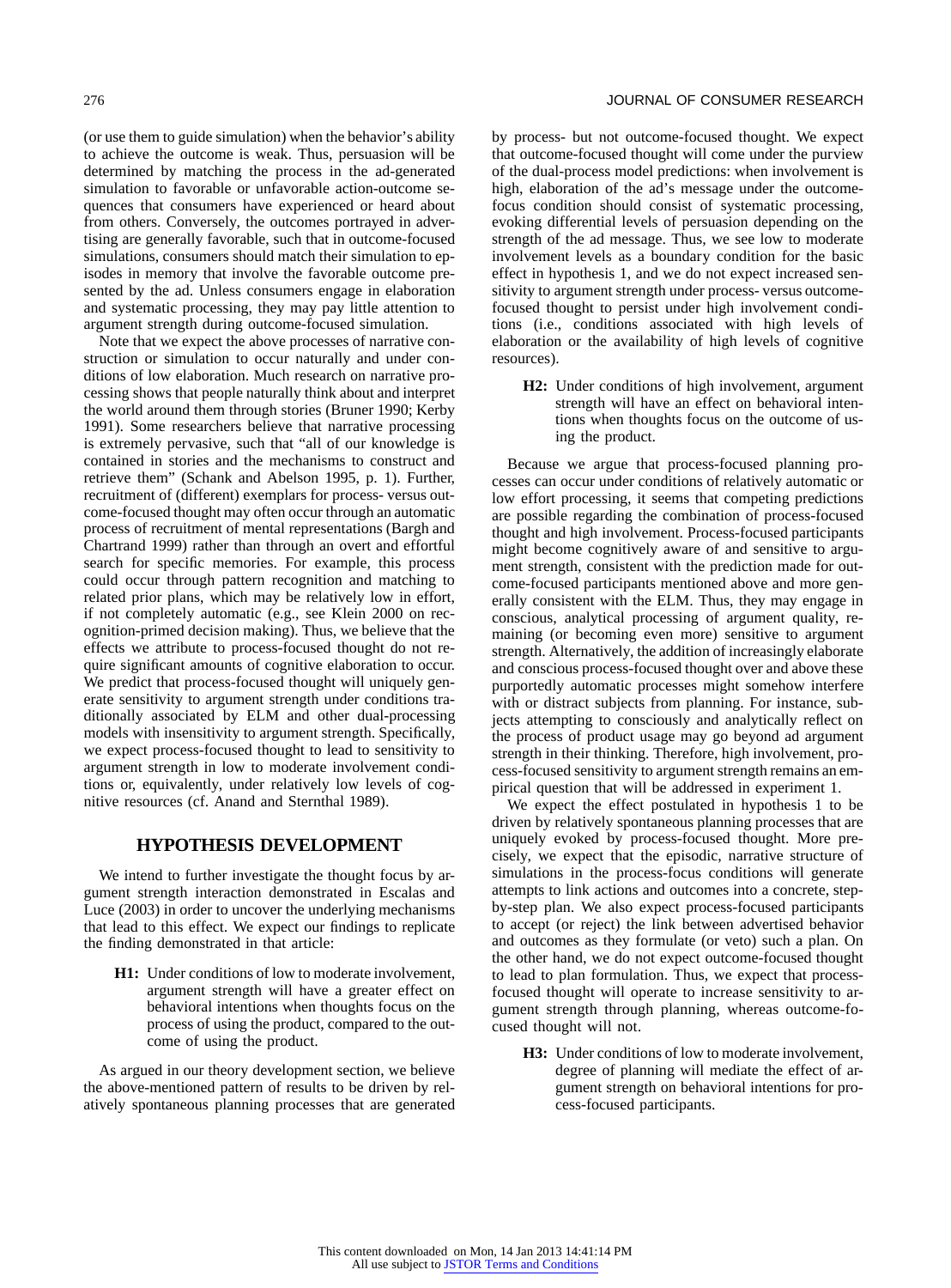#### PROCESS VERSUS OUTCOME THOUGHT FOCUS 277

Below, we report two experiments examining the interactive effect of argument strength and thought focus on behavioral intentions under conditions of low to moderate involvement (hypothesis 1). Experiment 1 also compares the effects of thought focus under conditions of high involvement (hypothesis 2). Then, experiment 2 focuses solely on the low to moderate involvement context in order to examine the degree to which planning mediates this effect (hypothesis 3).

#### **EXPERIMENT 1**

In this study, we examine the moderating effect of process versus outcome thought focus on response to argument strength (hypothesis 1) in the context of print advertisements for fictitious vitamin and shampoo products. We also manipulate involvement to test our hypothesis that low to moderate involvement levels serve as a boundary condition for the differential advantage of process-focused thought (hypothesis 2).

#### Method

*Design, Participants, and Procedure.* This study is a 2  $\times$  2  $\times$  2  $\times$  2  $\times$  2 mixed design, crossing product (vitamins/shampoo, within subjects) with thought focus (outcome/process focus, between subjects) with argument strength (strong/weak, between subjects) with level of involvement (control/high involvement, between subjects). Order (vitamin first/shampoo first) was also counterbalanced between subjects. As part of their requirements in an introductory marketing course, 178 students at a large, private northeastern university participated in this study. Stimuli were presented and responses collected via a Visual Basic computer program run in a university computer lab. Participants received pre-ad processing instructions (relevant to each participant's thought focus and the elaboration group), viewed a one-page print advertisement (for vitamins or for shampoo), answered opinion questions using zero to 100 sliding scales, started the process again for their second print advertisement, and finally read a debriefing statement.

*Independent Variables.* We manipulate process versus outcome focus between subjects with the pre-ad thought focus instructions presented in appendix A (i.e., the ad text did not vary across these conditions). We manipulate argument strength between subjects by varying the credibility and strength of "scientific" claims made in each ad (see app. B for ad text). We also implement a between-subjects involvement manipulation, with the goal of motivating deeper elaboration without biasing the type or content of thought. Thus, we told the high involvement participants to "PAY ATTENTION to the ad as if you were actually thinking about a real ad." Subjects were told that they would be eligible for one of five \$50 prizes based on their performance in an (unspecified) later test to see if they had paid attention; they were also told repeatedly that the test questions would come after a set of opinion questions (i.e., our dependent measures). Thus, the "test" phase of the experiment (related to the \$50 prize) was clearly separated from the "opinion" phase where dependent measures were collected. Prizes were randomly awarded from among students with perfect recall of product brand names. Participants in the control condition for the involvement manipulation were not presented with these instructions and were therefore expected to be characterized by low to moderate involvement (Escalas and Luce 2003).

*Measures.* After each ad, participants reported their behavioral intentions (BI) toward the product with the twoitem measure listed in appendix C ( $\alpha = .75$ ).<sup>2</sup> We then measured self-reported process focus ( $\alpha = .86$ ), outcome focus ( $\alpha = .78$ ), and argument strength ( $\alpha = .90$ ) as manipulation checks. We checked our involvement manipulation in three ways. First, we measured response times for ad viewing and for questionnaire completion (i.e., time to view each ad and respond to dependent measures about that ad) as unobtrusive checks. Second, we collected a freeresponse memory measure for the brand name associated with the relevant advertisement. Third, we took two scale measures addressing personal relevance ( $\alpha = .87$ ). Finally, we collected a four-item scale for a self-report of degree of planning ( $\alpha = .75$ ) to explore hypothesis 3.

#### Results

*Manipulation Checks.* The thought focus manipulation successfully influences the process-focus check  $(M<sub>process</sub>$  = 45.02,  $M_{\text{outcome}} = 37.83$ ;  $F(1, 161) = 8.96$ ,  $p < .01$ ). However, the thought focus manipulation does not significantly influence the outcome-focused check ( $M_{\text{process}} = 59.73$ ,  $M_{\text{outcome}} = 62.60; F(1, 161) = 1.56, NS$ . It appears that participants in the process-focused conditions thought about both the process and the outcome of using the shampoo/vitamins, while participants in the outcome-focused instructions condition thought primarily about the results of using the shampoo/vitamins. The argument strength manipulation affects the relevant check ( $M_{\text{strong}} = 53.48$ ,  $M_{\text{weak}} = 38.94$ ;  $F(1, 161) = 17.94$ ,  $p < .001$ ). Finally, the relevant checks show that our involvement manipulation was successful. First, there is a main effect of involvement for ad viewing time  $(F(1, 160) = 4.51, p < .05)$ , with the high involvement condition ( $M = 22$  sec.) associated with longer viewing times than the control condition  $(M = 17)$ sec.). We find an analogous effect on questionnaire completion time ( $M_{\text{high involvement}} = 370$  *sec.*,  $M_{\text{control condition}} =$ 319 sec.;  $F(1, 160) = 7.30, p < .01$ ). Second, there is a significant effect of the involvement manipulation on memory for the product brand name  $(M_{\text{high involvement}} =$ 0.74,  $M_{\text{control condition}} = 0.46; F(1, 132) = 23.47, p < .01$ . Finally, participants reported greater personal relevance under increased involvement  $(M_{\text{high involvement}} = 41.62)$ ,

<sup>2</sup> In cases where Cronbach's alpha is less than 0.85, individual items were checked to verify that they showed the same pattern of responses as scale items.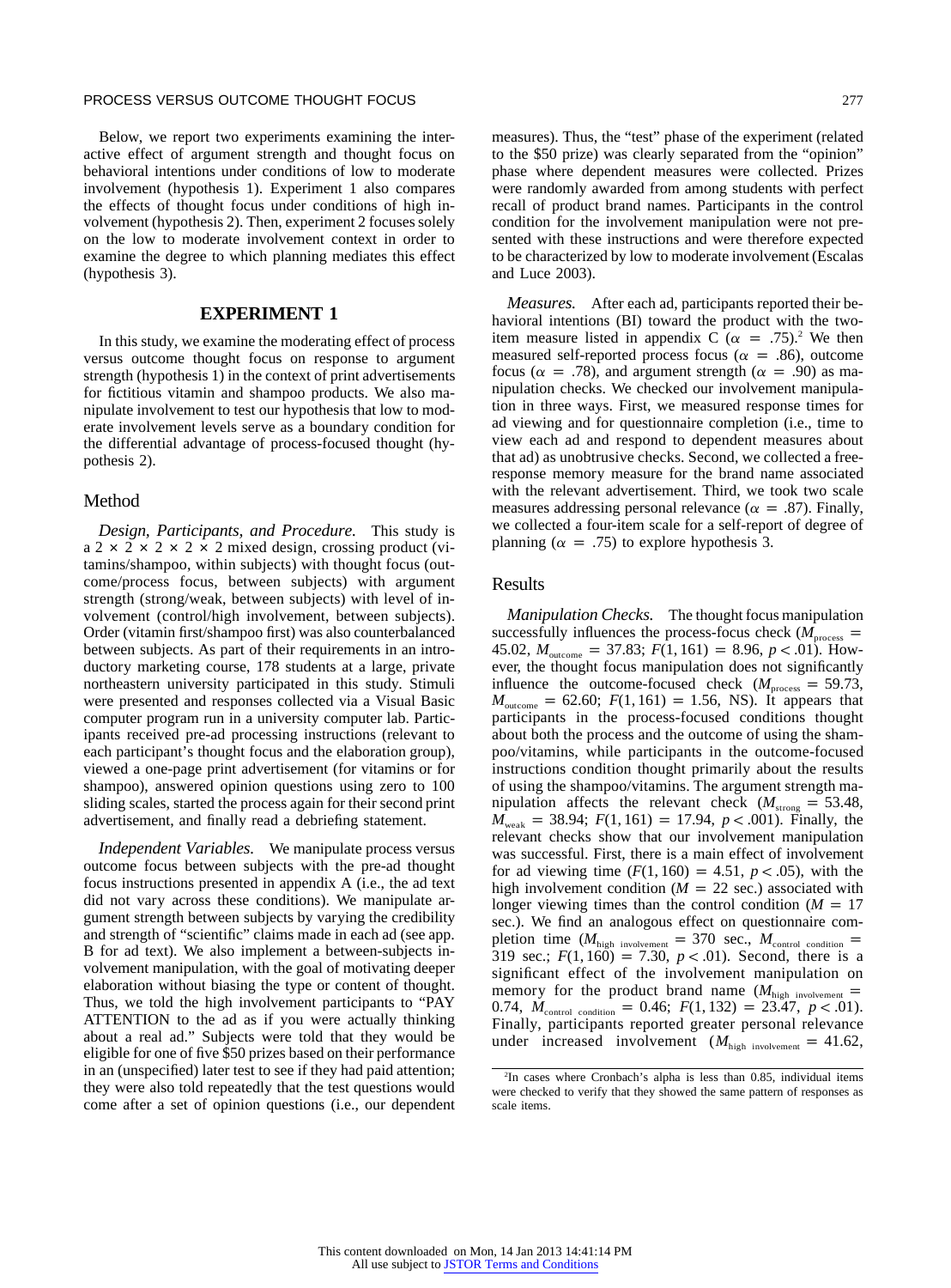$M_{\text{control condition}} = 35.61; \quad F(1, 132) = 8.92, \quad p < .01$ . We found no evidence that our thought focus manipulation or our thought focus by argument strength interaction influenced ad response times  $(F's < 1)$ , questionnaire response times ( $F$ 's < 1), brand memory ( $p > .20$ ), or rated personal relevance  $(F's < 1)$ .

*Hypotheses 1 and 2.* Hypothesis 1 predicts that argument strength will differentially affect BI under processfocused (but not outcome-focused) thought in the control condition, while hypothesis 2 specifies high involvement as a boundary condition for this effect. As expected, we find a three-way argument strength by thought focus by involvement interaction for behavioral intentions  $(F(1, 161)) =$ 4.21,  $p < .05$ ). Consistent with hypothesis 1, planned contrasts show that within the control involvement condition, the strong versus weak arguments have a differential effect on BI for process-focused thought conditions  $(M_{\text{strong}} =$ 53.49 vs.  $M_{\text{weak}} = 34.64$ ;  $F(1, 161) = 16.03$ ,  $p < .01$ ). Conversely, again considering the control involvement condition, argument strength does not effect BI for outcomefocused thought conditions ( $M_{\text{strong}} = 51.14$  vs.  $M_{\text{weak}} =$ 47.64;  $F(1, 161) = 1.23, p > .20$ .

Under high involvement (i.e., with explicit instructions encouraging attention to the ad), the simple effects pattern actually reverses. Specifically, there is a significant argument strength effect under outcome focus ( $M_{\text{strong}} = 55.67$  vs.  $M_{\text{weak}} = 47.37$ ;  $F(1, 161) = 6.01$ ,  $p < .05$ ) but not under process focus ( $M_{\text{strong}} = 52.81$  *vs.*  $M_{\text{weak}} = 48.29$ ;  $F < 1$ ). Thus, under high involvement, we find a differential effect across argument strength only in the outcome condition. However, in the control condition, the differential effect of argument strength is found only in the process condition.

A graphical representation of our results, organized by processing-instruction condition for ease of comparison to traditional ELM findings, is provided in figure 1. Note that our outcome-focused thought conditions conform to the expectations of the ELM model, with sensitivity to argument strength increasing with elaboration. The process-focused thought conditions stand in stark contrast to this pattern, with sensitivity to argument strength actually decreasing with elaboration. Thus, while each of the involvement by thought focus conditions is associated with (directionally) higher behavioral intentions for stronger arguments, the directional and statistical strength of this effect increases with involvement (consistent with ELM) for outcome focus but not for process focus.

*Hypothesis 3.* In order to address hypothesis 3, we assess self-reported planning in the control involvement condition, where argument strength has an effect under processfocused thought. First, there is a thought focus by argument strength interaction for our plan mediator  $(F(1, 161)) =$ 4.92,  $p < .05$ ). Under process-focused thoughts, more planning is reported for strong  $(M = 42.85)$  than for weak  $(M = 32.76)$  ad arguments (simple effect  $F(1, 161) =$ 4.93,  $p < .05$ ). (Under outcome-focused thought, directionally less planning is reported for strong  $[M = 37.67]$  than **FIGURE 1**

INTERACTION RESULTS FOR EXPERIMENT 1

#### **OUTCOME-FOCUS REPLICATES ELM**





for weak  $[M = 41.56]$  arguments, however, the simple effect is not significant  $[F < 1.0]$ .) When the plan mediator is added to the model for behavioral intentions, we find a significant main effect of planning on BI  $(F(1, 160) =$ 11.53,  $p < .001$ ). The addition of the planning variable to the model causes the thought focus by argument strength effect to drop to nonsignificance  $(F(1, 160) = 2.06, p =$ .15, as compared to the above-reported  $F(1, 161) = 4.38$ ,  $p < .05$ ). Therefore, we have some evidence that the interaction found under control involvement conditions is mediated by planning. We explore this hypothesis in further depth in experiment 2.

*Additional Analyses.* In addition to entering into interactions, argument strength has a significant main effect on behavioral intentions ( $M_{\text{strong}} = 53.56$ ,  $M_{\text{weak}} = 44.70$ ;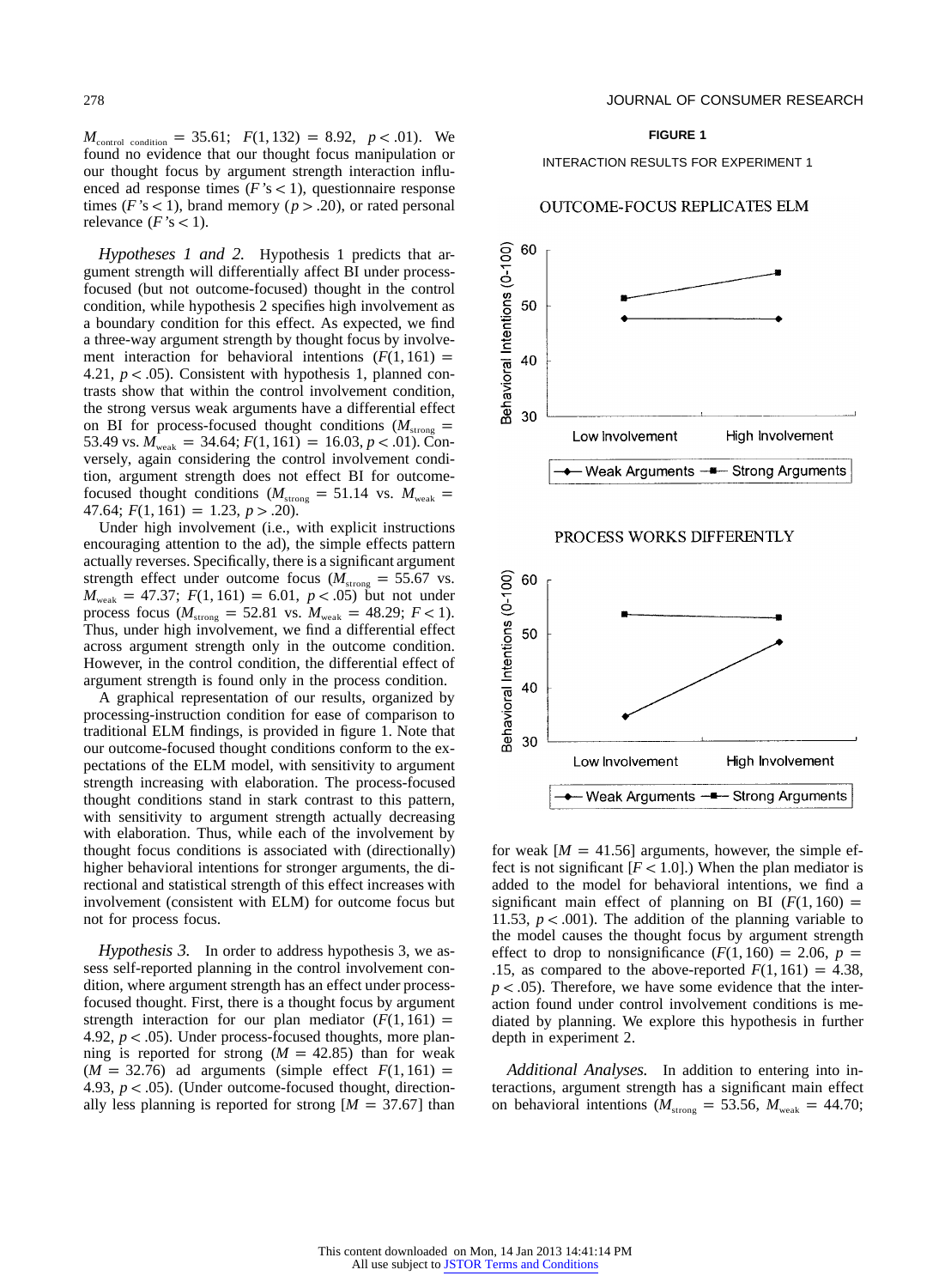$F(1, 161) = 12.59, p < .001$ . Additionally, there is a main effect of product on behavioral intentions  $(M_{\text{vitaming}} =$ 47.03,  $M_{\text{shampoo}} = 51.73$ ;  $F(1, 161) = 5.19$ ,  $p < .02$ ), however, product class does not interact with our effects of interest.

### Discussion of Results from Experiment 1

Experiment 1 demonstrates that under low to moderate involvement, participants are more sensitive to argument strength when given process-focused (vs. outcome-focused) instructions (hypothesis 1). It further demonstrates that this argument strength by thought focus interaction is reversed under high involvement (hypothesis 2, see fig. 2). Our manipulation checks indicate that our thought content manipulation primarily influences whether participants consider the process of using the advertised product, with participants in both conditions considering final outcomes. This is consistent with our assertion that process-focused simulations link processes to outcomes in goal-oriented action sequences.

Our combined pattern of results indicates that processfocused thought represents a relatively unique case of divergence from the effects predicted by dual-processing models of persuasion (e.g., ELM). We replicate the ELM predictions under outcome-focused thought. When participants are directly encouraged to elaborate on the ad, we find a differential effect across argument strength for outcomefocused thought, whereas under conditions of low involvement (control), argument strength is ignored. However, when participants engage in process-focused thinking, we find the rather counterintuitive result that process focus generates sensitivity to argument strength only in the absence of involvement. Under high involvement, process-focused thought appears to distract participants' attention away from the differential strength of the ad's arguments. This finding is consistent with Sujan, Bettman, and Baumgartner's (1993) finding that consumers can be distracted away from paying attention to weak arguments when they become absorbed in remembering an autobiographical episode. It may be that high involvement process-focused mental simulation similarly distracts attention away from weak arguments. This possibility will be further addressed in the general discussion.

This study provides some support for our plan formation explanation of process-focused thought effects. A self-reported measure of cognitive planning mediates the thought focus by argument-strength interaction under conditions of low to moderate involvement (hypothesis 3). However, because we expect that process-focused planning processes are relatively spontaneous, it seems possible that answers to our planning measures involved post hoc rationalizations of expressed purchase intent rather than planning generated during ad viewing. Therefore, in experiment 2, we develop a new, and less transparent, measure of spontaneous planning.

#### **EXPERIMENT 2**

Experiment 2 extends experiment 1 in two principle ways. First, we employ coding of subjects' ad-generated thought

#### **FIGURE 2**

PROCESS VERSUS OUTCOME THOUGHT FOCUS MODEL



listings as a more subtle methodology for reflecting spontaneous planning processes. Because experiment 1 demonstrates a path from process-focused thought to sensitivity to argument strength only under low to moderate involvement conditions, we focus on this condition. Second, experiment 2 manipulates thought focus as an integral part of the relevant advertisement. We use the context of a storyboard advertisement for a fictitious shampoo product. Storyboards are commonly used by advertising agencies to sketch out ad concept ideas by presenting a series of ad scenes. This medium enables us to manipulate the degree to which the ad focuses on the process versus the outcome of product usage, while simultaneously controlling the content of the ad. Thus, we are able to explore whether advertisers can influence the degree to which ad viewers' thoughts focus on the process or outcome of using their product without depending on impracticable pre–ad instructions.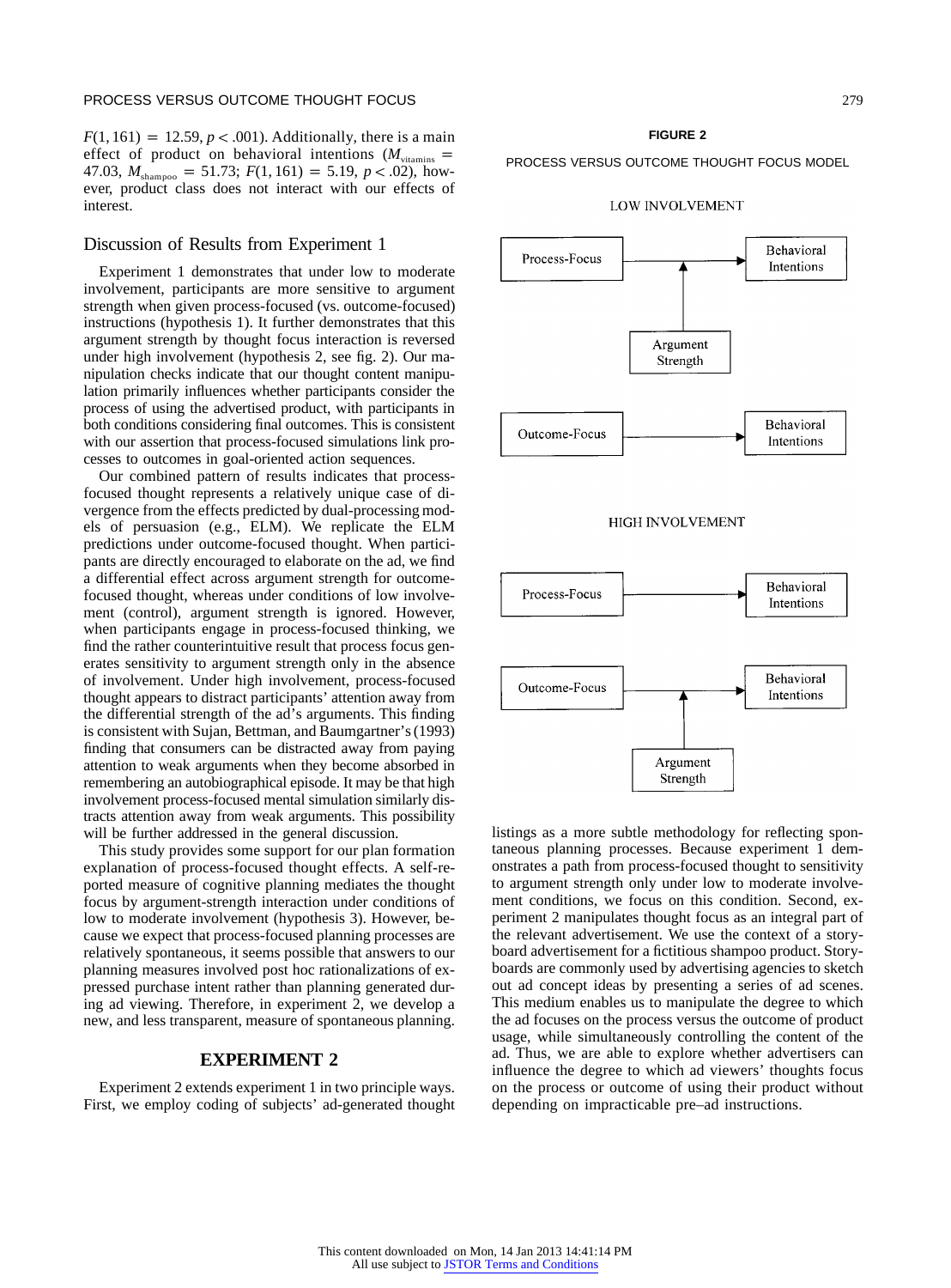#### Method

*Design, Participants, and Procedure.* This study is  $a 2 \times 2 \times 2$  between-subjects design, crossing storyboard focus (process vs. outcome) with argument strength (strong vs. weak) with thought protocol measurement (present vs. absent). Involvement was held constant at the (presumably low to moderate) control level from experiment 1, as the current experiment is concerned with testing for the presence of spontaneous planning processes hypothesized to occur under these conditions. Two hundred and twenty-two undergraduate students at a private, northeastern university participated in this study to meet a course requirement. The computer-based procedure for this study was similar to that described for experiment 1. However, the program used one storyboard ad stimulus rather than two print ads and solicited open-ended ad responses from half of our subjects.

*Independent Variables.* We manipulate thought focus by varying the degree to which the storyboard advertisement focuses on the process or the outcome of using a fictitious shampoo product. The storyboard consists of four scenes, incorporating three digital images with a title above the picture and text below the picture. The three images include (1) a photo of a woman washing her hair, (2) a photo of the woman with styled hair, talking with a man, and (3) a photo of hair care products. In the process-focus condition, the first and second scenes are the photo of the woman washing her hair, followed by the photo of the woman and man, followed by the product shot. In the outcome-focus story condition, the first scene is the photo of the woman washing her hair, followed by two scenes with the photo of the woman talking to the man, followed by the product shot. The scenes are timed to appear for approximately 15 sec. each. We manipulate ad strength in the text below the pictures in the storyboard scenes, varying both the credibility and the strength of specific "scientific" claims made in each ad (see app. D).

*Measures.* Immediately after ad viewing, approximately half of the participants were asked to type in the thoughts they had while looking at the ad  $(n = 109)$ . Two independent coders, blind to the hypotheses, completed a general classification scheme for thoughts (e.g., positive vs. negative brand and ad thoughts) as well as more specific questions to assess the degree to which the thoughts articulated a plan (see app. C). The two coders' average degree of planning scores were reasonably correlated ( $r = .62$ ,  $p < .001$ ), had strong Cronbach's alphas (coder 1,  $\alpha = .93$ ; coder 2,  $\alpha = .99$ ), and were averaged to form one degree of planning score per participant (combined  $\alpha = .90$ ).

All participants answered a set of scale items similar to the set used in experiment 1 (see app. C). Behavioral intentions are again the primary dependent variable ( $\alpha$  = .64). Participants rated their degree of process-focused  $(\alpha = .89)$  and outcome-focused thought ( $\alpha = .78$ ). Two items rated the strength of ad arguments ( $\alpha = .87$ ). Two items were also constructed to reflect perceived quality of the storyboard advertisement ( $\alpha = .88$ ), primarily to ascertain whether the two thought focus storyboard scene orders were perceived as being equally high-quality advertisements. Finally, although involvement was not manipulated in this study, we included the manipulation check of personal relevance for comparison with study 1 ( $\alpha =$ .72). (Note that the time and recall measures could not be compared across studies because of differences in stimuli and procedure.)

#### Results

We were concerned that soliciting thought listings would interfere with the basic cognitive processes under study, so we manipulated thought listing presence between subjects. This variable and all its interactions are included in the model to test our manipulation checks and hypothesis 1, however, none of the main or interaction effects are significant and therefore are not discussed below.

*Manipulation Checks.* The effect of the storyboard thought focus manipulation on our process-focus manipulation check is significant ( $M_{\text{process focus}} = 28.90$ ,  $M_{\text{outcome focus}} =$ 20.07,  $F(1, 214) = 14.30, p < .001$ . However, the effect of the storyboard manipulation on the outcome-focus manipulation check is not significant (process focus  $= 27.14$ , outcome focus = 29.48,  $F(1, 214) = 1.18$ , NS), consistent with the findings of experiment 1. Argument strength has a significant effect on the relevant manipulation checks assessing ad reasons ( $M_{\text{weak}} = 42.17$ ,  $M_{\text{strong}} = 46.62$ ,  $F(1, 214) = 3.30, p < .05$ , one-tailed test) and also influenced assessed ad quality ( $M_{\text{weak}} = 39.63, M_{\text{strong}} = 46.48,$  $F(1, 214) = 7.40, p < .01$ . Note that ad reasons and ad quality were not influenced by the storyboard thought focus manipulation  $(F<sub>s</sub> < 1.0)$ , indicating that this manipulation was successful in altering process versus outcome focus without directly altering overall ad quality. In addition to entering into interactions discussed below, argument strength has a significant main effect on behavioral intentions ( $M_{\text{strong}} = 53.58$ ,  $M_{\text{weak}} = 48.67$ ;  $F(1, 214) = 4.37$ ,  $p < .05$ ). Finally, the personal relevance mean for study 2 was equivalent to that of the control condition, shampoo only mean in study 1 ( $M_{\text{study 1}} = 25.90$ ,  $M_{\text{study 2}} = 27.42$ ;  $t(309) < 1.0$ ). A *t*-test comparison also reveals that the personal relevance mean in study 2 is significantly lower than that of the high involvement, shampoo product only condition in study 1 ( $M = 34.28$ ;  $t(176) = 2.63$ ,  $p < .01$ ). Both *t*-tests support the view that study 2 was conducted in a low to moderate involvement setting.

*Hypothesis 1.* Consistent with the low to moderate involvement condition in experiment 1, we find a significant argument strength by storyboard focus (process vs. outcome) interaction on BI  $(F(1, 214) = 8.85, p < .01)$ . As seen graphically in figure 3, for the process-focused conditions, weak arguments result in significantly lower behavioral intentions compared to strong arguments ( $M_{\text{weak}} = 42.27$  vs.  $M_{\text{strong}} = 59.00$ ; simple effect  $F(1, 214) = 12.51, p < .01$ );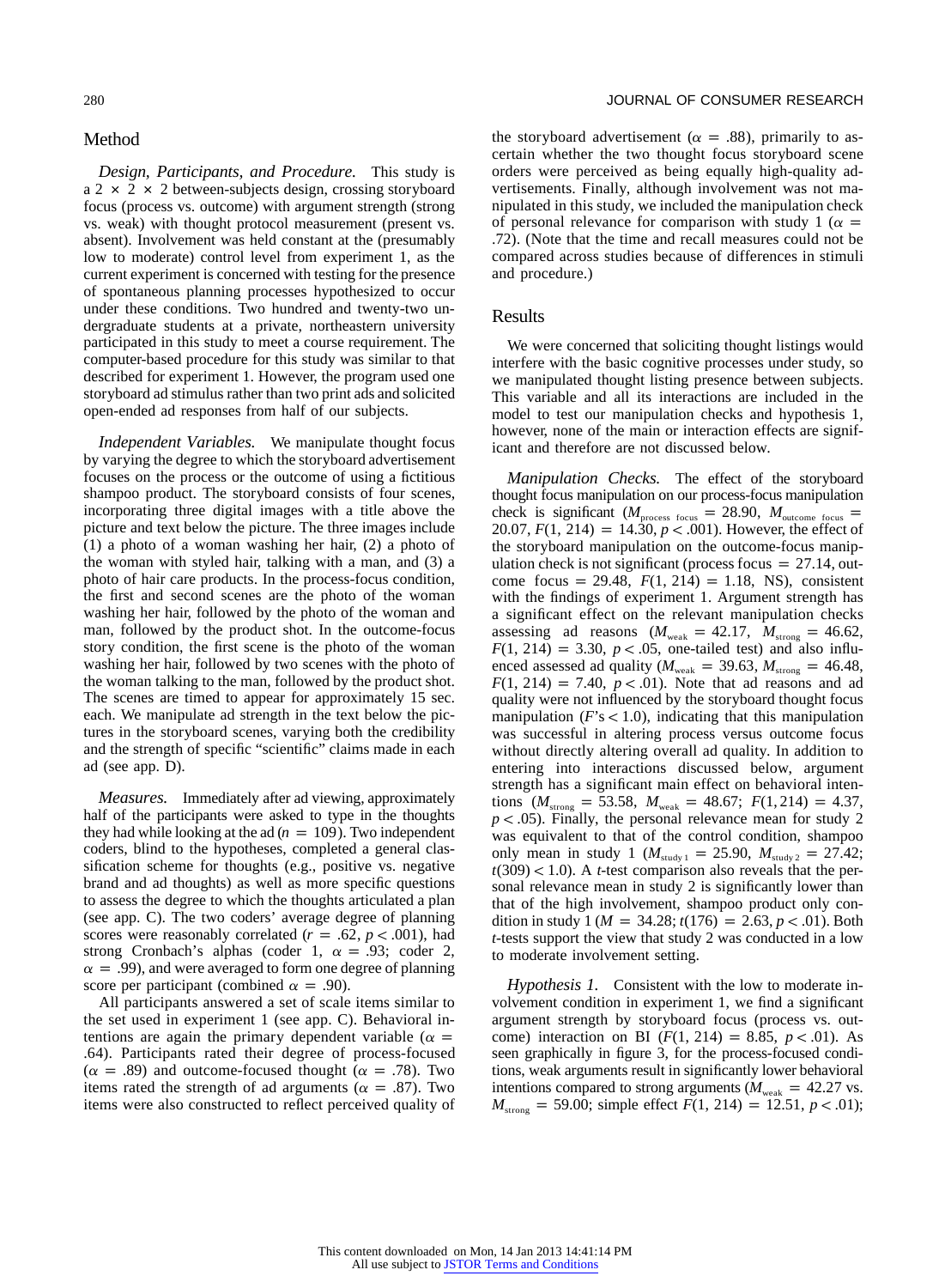#### **FIGURE 3**

#### INTERACTION RESULTS FOR EXPERIMENT 2



however, this is not the case under outcome-focus conditions  $(M_{\text{weak}} = 50.99 \text{ vs. } M_{\text{strong}} = 48.53$ ; simple effect  $F < 1.0$ ).

*Hypothesis 3.* This hypothesis predicts that spontaneous planning processes will mediate the interactive effect of argument strength and thought focus on behavioral intentions. These analyses are only relevant to the subjects who were asked to provide open-ended responses that were subsequently coded for evidence of planning. Although our primary goal is to collect open-ended responses to analyze for evidence of spontaneous planning statements, the independent coders also completed very general measures in order to both mask our specific planning hypotheses and verify that any variation in spontaneously expressed planning was not an artifact of some more general differences in cognitive responses to the outcome- versus process-focused conditions. As expected, these general measures, including positive ad thoughts, negative ad thoughts, positive brand thoughts, negative brand thoughts, other/unrelated thoughts, and total thoughts, did not differ by process versus outcome conditions ( $p > .20$ ) nor did they differ by the thought focus by argument strength interaction ( $p > .20$ ). This is some indication that the thought focus effects in this experiment were not operating through traditional ELM pathways (such as the amount of counter or support arguing), consistent with our supposition that process-focused thought can enhance sensitivity to argument strength in low involvement situations.

We find the expected thought focus by argument strength interaction effect on our thought-coding plan mediator  $(F(1, 105) = 11.52, p < .001).$ <sup>3</sup> Under process-focused thoughts, more planning is reported for strong  $(M = 2.56)$ than for weak ( $M = 1.36$ ) ad arguments, supporting the idea that strong arguments allow the formation of actionoutcome linkages necessary to develop a plan (simple effect  $F(1, 105) = 25.01$ ,  $p < .001$ ). Under outcome-focused thought, planning is relatively low across both conditions  $(M_{\text{strong}} = 1.32, M_{\text{weak}} = 1.27$ ; simple effect  $F < 1.0$ ), consistent with the idea that outcome-focused thought does not generate planning.

We expect spontaneous planning to mediate the interaction found above for BI in hypothesis 1. Consistent with the full-model results, subjects who completed the openended question show a simple effect of argument strength on BI within process focus  $(F(1, 105) = 13.98, p < .01)$  but not outcome focus  $(F < 1.0)$ . Further, the effect of argument strength within the process-focused storyboard order is mediated by planning. When the plan covariate is added to the model predicting BI, the covariate has a significant effect  $(F(1, 105) = 25.39, p < .001)$ , and the effect of the argument strength manipulation drops substantially (to  $F(1, 105) = 2.50, p = .12$ . The *Z*-tests indicate that the indirect effect of argument strength through planning to behavioral intentions is significant or, analogously, that the effect of argument strength on BI is significantly reduced  $(Z = 3.05, p < .05;$  Kenny, Kashy, and Bolger 1998). Of course, within outcome-focused instructions, there is no argument strength effect to be mediated by planning. Thus, we have an overall pattern of moderated mediation in the low to moderate involvement conditions: argument strength operates through planning to influence behavioral intentions under process-focused conditions, but argument strength influences neither behavioral intentions nor planning under outcome-focus conditions, supporting hypothesis 3.

#### Discussion of Results from Experiment 2

This experiment provides two main extensions beyond experiment 1. First, we are able to manipulate participants' thought focus by modifying the scenes in a storyboard advertisement, a favorable result for advertising practitioners. An ad emphasizing the process of using the product results in more process-focused thought than an ad emphasizing usage outcomes. As in experiment 1, the between-condition difference in the content of thought involves primarily whether participants considered the process of using the advertised product. Participants in both conditions considered final outcomes, consistent with the notion that processfocused simulations form action-outcome linkages.

Our experiment again replicates the interactive effect of argument strength and thought focus on behavioral intentions (hypothesis 1). Participants are more sensitive to argument strength in response to a process-focused storyboard ad than they are in response to an outcome-focused storyboard ad. More notably, in this study, thought coding mediation analyses trace the effect of process-focused mental simulations through plan formulation to behavioral intentions (hypothesis 3). When watching a process-focused ad with strong arguments, participants apparently think about the behavioral steps necessary to achieve the benefits of using the product, creating a plan. They are then more willing to take these planned behavioral steps and indicate

<sup>&</sup>lt;sup>3</sup>The planning mediator also shows a main effect of thought focus  $(F(1, 105) = 15.60, p < .001; M_{\text{outcome}} = 1.30 \text{ vs. } M_{\text{process}} = 1.96) \text{ and a}$ main effect of argument strength  $(F(1, 105) = 13.91, p < .001; M_{weak} =$ 1.31 vs.  $M_{\text{strong}} = 1.94$ .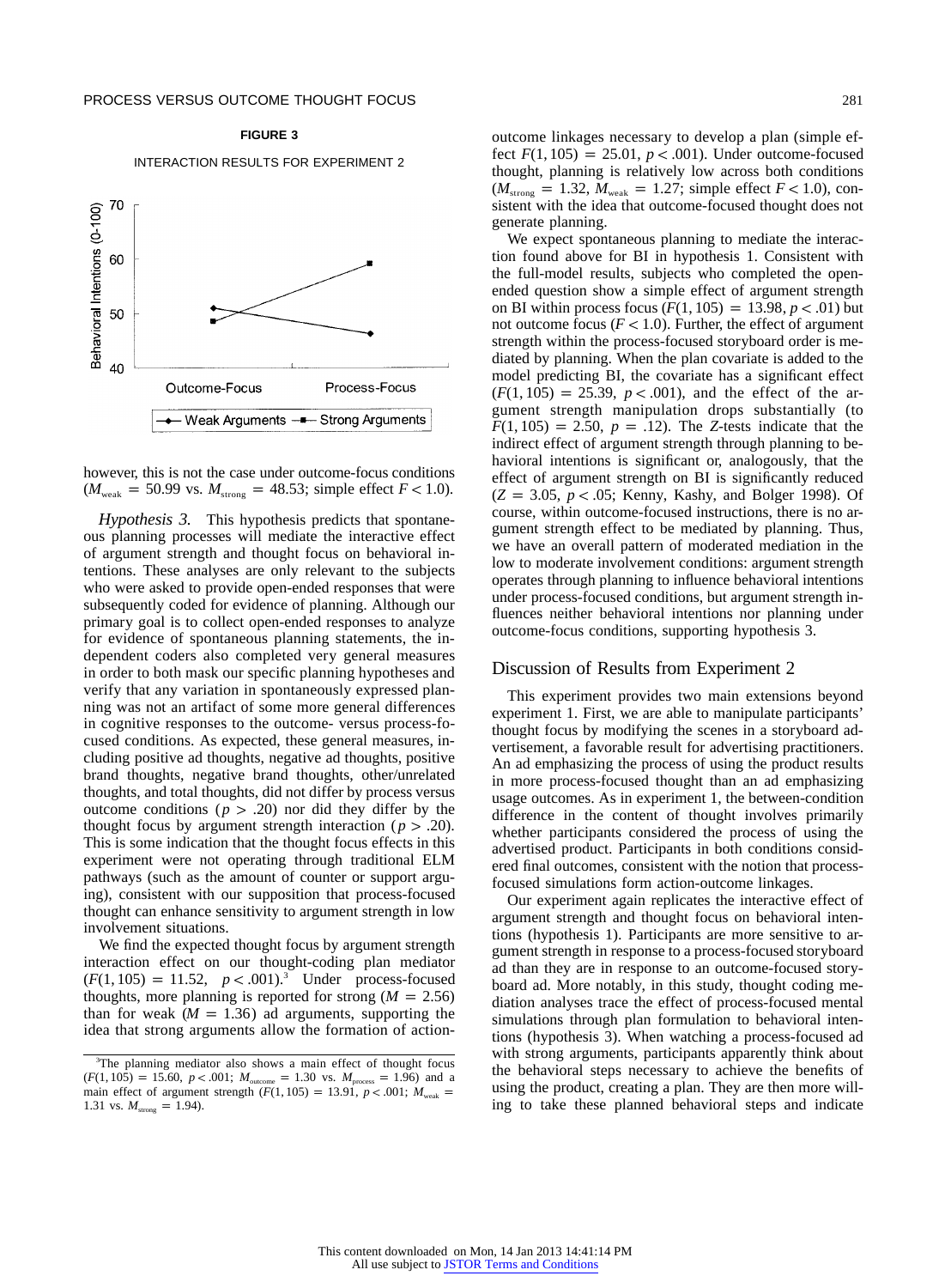higher behavioral intentions. On the other hand, when the behavior's ability to achieve the outcome is weak, consumers appear to be unwilling to formulate an actionable plan, resulting in significantly lower behavioral intentions. Finally, in the outcome-focused thought conditions, evidence of spontaneous planning is uniformly low, regardless of argument strength. Thus, process-focused thought appears to function as a unique context for responding to advertising, facilitating sensitivity to argument strength through the relatively spontaneous generation of plans in the absence of heightened involvement (or presumably high elaboration).

#### **GENERAL DISCUSSION**

#### Summary

We demonstrate that the focus of thought, specifically whether thoughts focus on the process of using an advertised product or on the outcome of use, matters for determining reactions to advertising. Under low to moderate involvement, our studies reveal a differential effect of argument strength if participants focus on the process of using the product. It appears that process-focused thought can enhance intentions due to the creation of a plan in response to strong ad arguments. On the other hand, in the presence of weak ad arguments, process focus hurts behavioral intentions. Even under low to moderate involvement, people constructing a plan appear to be able to discriminate between strong and weak arguments, rejecting the process the ad is meant to promote. We find the reverse pattern of results under conditions of high involvement: argument strength has an effect on behavioral intentions under outcome focus but not under process focus. Thus, across our involvement conditions, outcome-focused thought conforms to the predictions of dual-process models of persuasion, with consumers responding to argument strength only in high involvement conditions. However, under these same high involvement conditions, process-focused thought appears to distract attention away from weak arguments, leading to enhanced persuasion, regardless of argument strength.

## Limitations and Future Research

We find that under conditions of high involvement, process-focused thought reduces the differential effect of strong versus weak arguments found in the low to moderate involvement conditions. This result deserves more research attention, as our study 1 is limited by a lack of thought protocols or other process measures exploring the underlying processes at work under high involvement. One possible mechanism for this apparent distraction effect is narrative transportation, where individuals become immersed in a story (Green and Brock 2000) or mental simulation (Escalas 2004). One feature of narrative transportation is reduced negative cognitive responding. It would be interesting to explore whether, under conditions of high involvement, consumers are transported by their simulations and thus distracted from ad arguments.

We believe that another interesting area for future research is further elucidation of the planning processes we identify. Our theoretical assertions are based on the idea that processfocused thought will encourage different types of narratives in working memory, with different focal episodes from outcome-focused thought. More research is necessary to explore the cognitive processes underlying the planning mediator uncovered in our studies. Future research could also explore the impact of such planning processes on consumer decision making. For instance, it might be possible to increase the quality of consumer decisions, particularly in low elaboration situations, by increasing customers' abilities or motivation to evaluate purchase opportunities with respect to the relevant plans for purchase and use.

An additional limitation of our research is the use of a relatively narrow involvement manipulation, which we designed to exclusively target the amount of elaboration, without changing how participants responded to or evaluated the content of the ad. Future research could explore the robustness of our results across a variety of different involvement manipulations, such as those used in previous ELM studies. This research would benefit from the incorporation of more traditional involvement manipulation checks as well. Finally, our studies are limited by the use of fictitious ads and brands as well as self-reported behavioral intentions. Future research could also investigate robustness by investigating real ads and/or real purchase situations.

#### **CONCLUSION**

We conclude that the focus of thought is an important moderator of reactions to persuasion attempts. Processfocused thought may have advantages to customers under low to moderate elaboration, but these reverse under high elaboration, where outcome-focused thoughts are associated with more discerning consumers. Thus, customers who are unwilling or unable to diligently process message arguments may actually improve their decision outcomes simply by imagining the process of buying and using advertised products. In summary, favoring process- over outcome-focused thought may be a relatively low-cost way to become a better consumer.

## **APPENDIX A**

## **THOUGHT FOCUS INSTRUCTIONS FROM EXPERIMENT 1**

## Process Instructions for Shampoo Product

While you are looking at the advertisement on the following screen, we would like you to imagine the PROCESS of using the shampoo being advertised. As you imagine, focus on how you would incorporate this shampoo into your daily routine. Imagine how you would feel if you used this shampoo EVERY DAY. That is, focus on the process of using the shampoo—focus on how you would feel as you used the advertised product.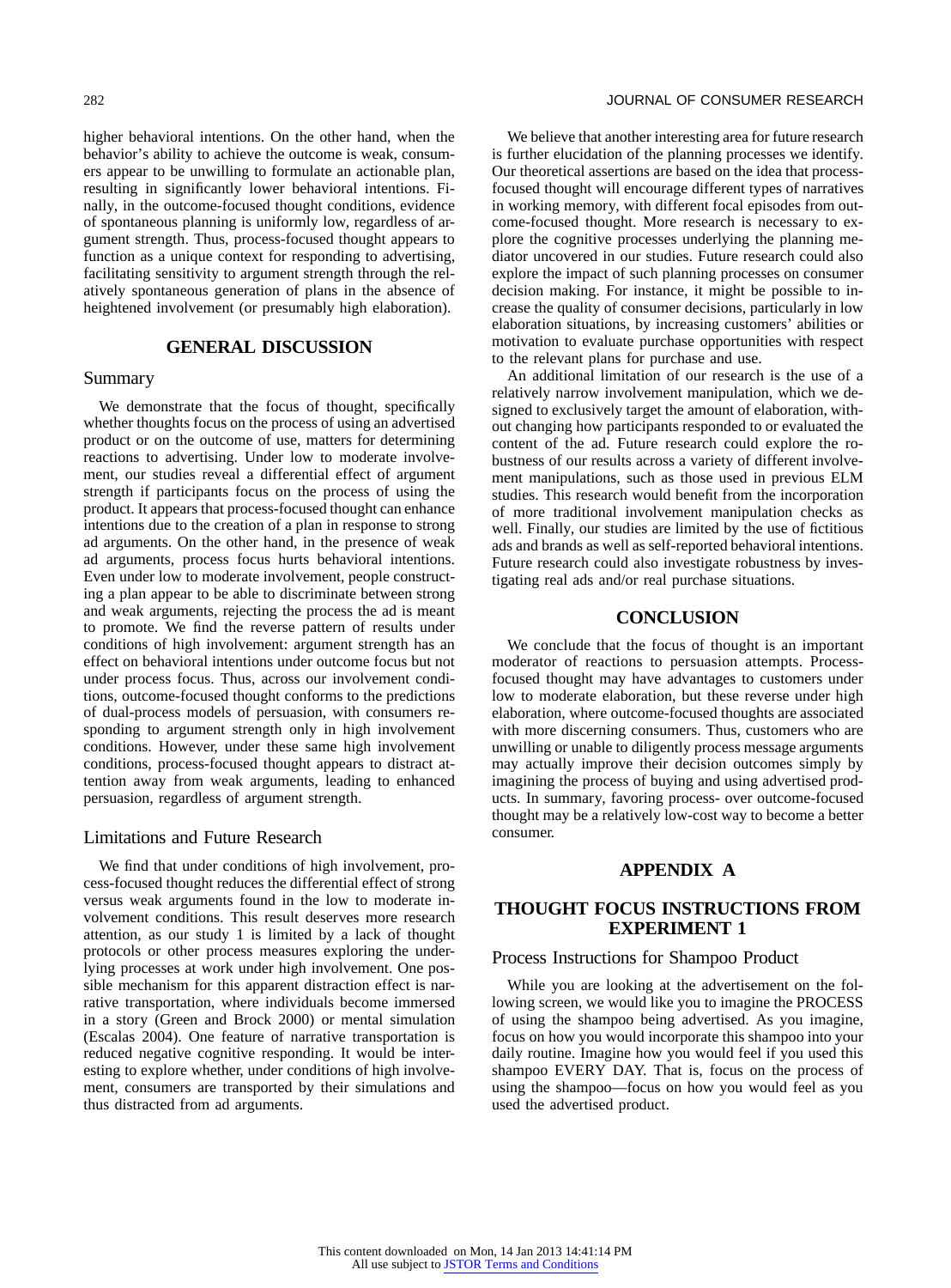#### PROCESS VERSUS OUTCOME THOUGHT FOCUS 283

#### Outcome Instructions for Shampoo Product

While you are looking at the advertisement on the following screen, we would like you to imagine the END BEN-EFITS that you would receive from the shampoo being advertised. As you imagine, focus on the benefits you would gain from using the shampoo. Imagine how you would feel if your looks improved as a result of the shampoo. That is, focus on the end result of using the shampoo—focus on how you would feel as a result of your using the advertised product.

#### Process Instructions for Vitamin Product

While you are looking at the advertisement on the following screen, we would like you to imagine the PROCESS of using the vitamins being advertised. As you imagine, focus on how you would incorporate the vitamins into your daily routine. Imagine how you would feel if you took these vitamins EVERY DAY. That is, focus on the process of using the vitamins—focus on how you would feel as you used the advertised product.

## Outcome Instructions for Vitamin Product

While you are looking at the advertisement on the following screen, we would like you to imagine the END BEN-EFITS that you would receive from the vitamins being advertised. As you imagine, focus on the benefits you would gain from using the vitamins. Imagine how you would feel if your health improved as a result of the vitamins. That is, focus on the end result of using the vitamins—focus on how you would feel as a result of your using the advertised product.

#### **APPENDIX B**

## **AD TEXT FROM EXPERIMENT 1**

## Shampoo Product Ad Text with Strong Ad Arguments

Saloncare shampoo involves a radically new formulation, enhanced with all natural ingredients. Research tests conducted in government laboratories prove that people who use Saloncare shampoo eliminate tiny flakes left by other shampoos that result in a flat, dirty appearance. Saloncare shampoo will make your hair look its best. That's why Saloncare is your best choice!

## Shampoo Product Ad Text with Weak Ad Arguments

Saloncare shampoo is enhanced with natural ingredients. Research tests in our labs indicate that some people who use Saloncare shampoo eliminate tiny flakes left by other shampoos. Saloncare shampoo will make your hair look good. That's why Saloncare is your best choice!

## Vitamin Product Ad Text with Strong Ad Arguments

Millennium is a new vitamin designed especially for college students. Studies run at Harvard University Medical school prove that Millennium increases energy and mental concentration without harmful side effects. Millennium is a healthy way to improve your performance at school!

## Vitamin Product Ad Text with Weak Ad Arguments

Millennium is a new vitamin designed especially for college students. Studies run in Millennium's laboratories indicate that Millennium may increase energy and mental concentration for some users with limited side effects. Millennium is a healthy way to improve your performance at school!

#### **APPENDIX C**

## **MEASURES FOR EXPERIMENTS 1 AND 2**

#### Behavioral Intentions

How likely is it that you would buy this product? (definitely would not/definitely would)

How likely would you use a free sample of this product? (not at all likely/very likely)

#### Process Manipulation Check

While viewing the ad, how much did you think about using the product on a daily basis? (not at all/very much)

While viewing the ad, how much did you think about the possibility of changing your current habits or behavior in order to use the product effectively? (not at all/very much)

While viewing the ad, how much did you think about incorporating the shampoo into your daily routine? (not at all/very much)

#### Outcome Manipulation Check

Please indicate how much you thought about the end benefits or results of the shampoo while you were viewing the ad. (not at all/very much)

While viewing the ad, how much did you think about how you would feel after you had used the shampoo? (not at all/very much)

#### Argument Strength Manipulation Check

Please rate the reasons given (as a set) for why you should buy the product. (not at all convincing/very convincing)

Please rate the strength of the reasons the ad gave for buying the product. (very weak/very strong)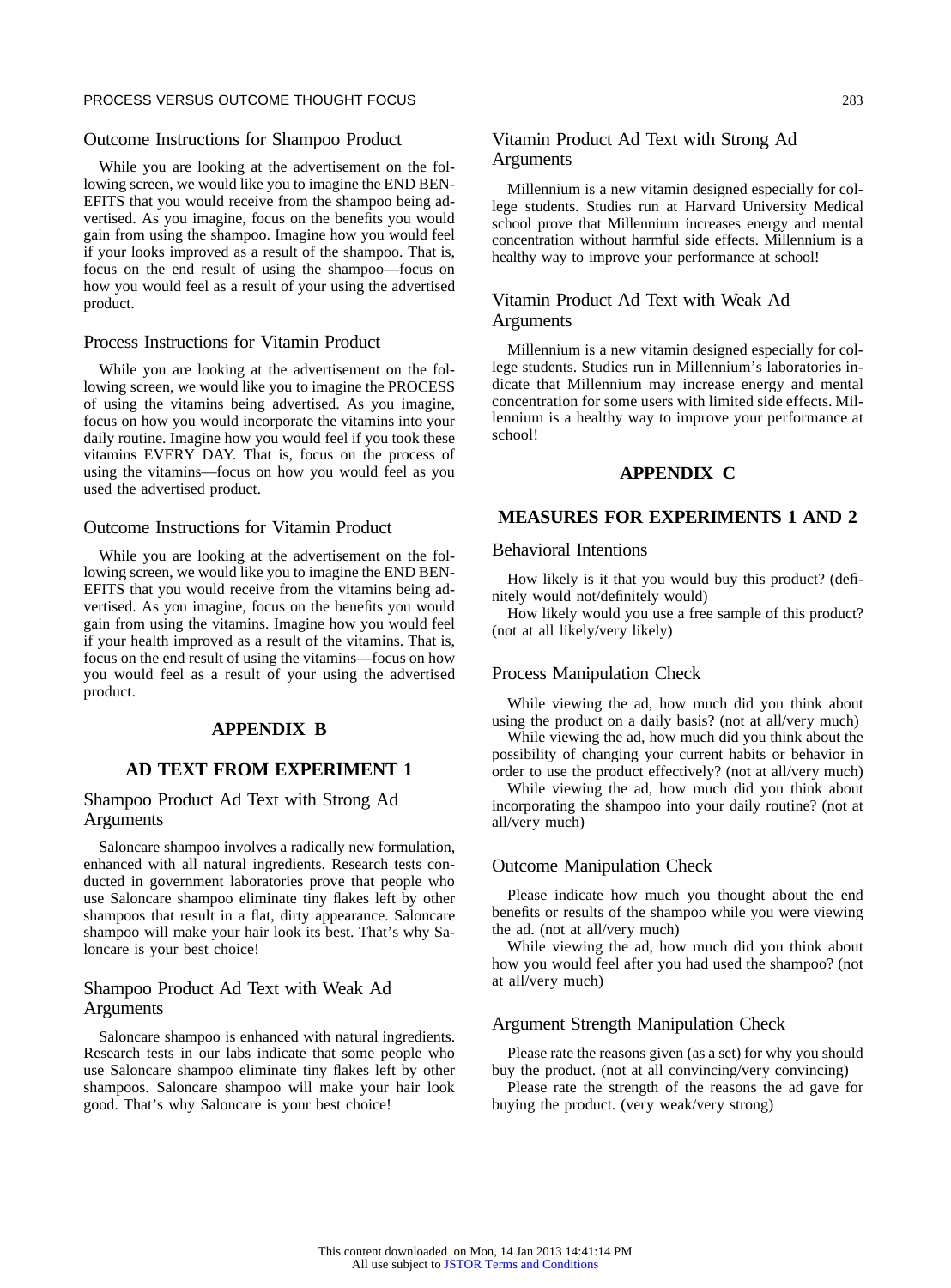## Involvement Strength Manipulation Check (Personal Relevance)

Was the ad written with you in mind? (not at all/very much)

Did the ad relate to you personally? (not at all/very much)

#### Plan Measure

To what extent have you figured out exactly how you might buy the vitamins/shampoo? (not at all/very much)

To what extent do you have a plan for how you might buy the vitamins/shampoo? (not at all/very much)

To what extent have you figured out exactly how you might use the vitamins/shampoo? (not at all/very much)

To what extent do you have a plan for how you might use the vitamins/shampoo? (not at all/very much)

## Coding Measures Reflecting Spontaneous Planning (Experiment 2)

To what extent do these thoughts reflect or make mention of a plan (that is, a method for doing something worked out in some detail before it is begun)? (not at all/very much)

To what extent do these thoughts describe any step-bystep process? (not at all/very much)

#### Ad Quality Measure (Experiment 2)

Was the ad you just saw low or high in quality? (low quality/high quality)

How professional was the ad you just saw? (not at all/ very much)

#### **APPENDIX D**

## **STORYBOARD STIMULI AND AD TEXT FROM EXPERIMENT 2**

## Scene 1: Woman Washing Hair

Process and outcome title: A woman washes her hair in the shower.

Weak arguments: Saloncare shampoo is enhanced with natural ingredients that you can feel working on your hair when you shampoo.

Strong arguments: Saloncare shampoo involves a radically new formulation, enhanced with natural ingredients that you can feel working on your hair when you shampoo.

## Scene 2: Woman Washing Hair Again in Process/ Woman with Man in Outcome

Process title: The woman continues to wash her hair in the shower.

Outcome title: The woman interacts with a young man. Weak arguments: Research tests in our labs indicate that some people who use Saloncare shampoo actually eliminate tiny flakes left by other shampoo.

Strong arguments: Research tests conducted in government laboratories prove that the vast majority of people who use Saloncare shampoo actually eliminate tiny flakes left by other shampoo.

Final sentence added to above arguments, depending on condition:

Process: Feel the difference as your hair rinses clean clear through.

Outcome: Feel the difference—your hair is shiny and clean.

#### Scene 3: Woman with Man

Process title: The woman interacts with a young man.

Outcome title: The woman continues to interact with the man.

Weak arguments: People will notice that your hair looks good when you use Saloncare shampoo.

Strong arguments: People will notice that your hair looks its best when you use Saloncare shampoo.

#### Scene 4: Product Shot

That's why Saloncare is your best choice!

[*Dawn Iacobucci served as editor for this article.*]

#### **REFERENCES**

- Abelson, Robert P. (1981), "The Psychological Status of the Script Concept," *American Psychologist*, 36 (7), 715–29.
	- Alba, Joseph W. and J. Wesley Hutchinson (1987), "Dimensions of Consumer Expertise," *Journal of Consumer Research*, 13 (March), 411–54.
	- Anand, Punam and Brian Sternthal (1989), "Strategies for Designing Persuasive Messages: Deductions from the Resource Matching Hypothesis," in *Cognitive and Affective Responses to Advertising*, ed. Patricia Cafferata and Alice M. Tybout, Lanham, MD: Lexington Books, 135–59.
- Anderson, Craig A. (1983), "Imagination and Expectation: The Effect of Imagining Behavioral Scripts on Personal Intentions," *Journal of Personality and Social Psychology*, 45 (2), 293–305.
- Bargh, John A. and Tanya L. Chartrand (1999), "The Unbearable Automaticity of Being," *American Psychologist*, 54 (July), 462–79.
	- Bartlett, Sir Frederic (1932), *Remembering*, Cambridge: Cambridge University Press.
- → Bettman, James R. and Pradeep Kakkar (1977), "Effects of Information Presentation Format on Consumer Information Acquisition Strategies," *Journal of Consumer Research*, 3 (March), 233–40.
	- Bruner, Jerome (1990), *Acts of Meaning*, Cambridge, MA: Harvard University Press.
- $\rightarrow$  Carroll, John S. (1978), "The Effect of Imagining and Event on Expectations for the Event: An Interpretation in Terms of the Availability Heuristic," *Journal of Experimental Social Psychology*, 14 (1), 88–96.
- Chaiken, Shelley (1980), "Heuristic versus Systematic Information